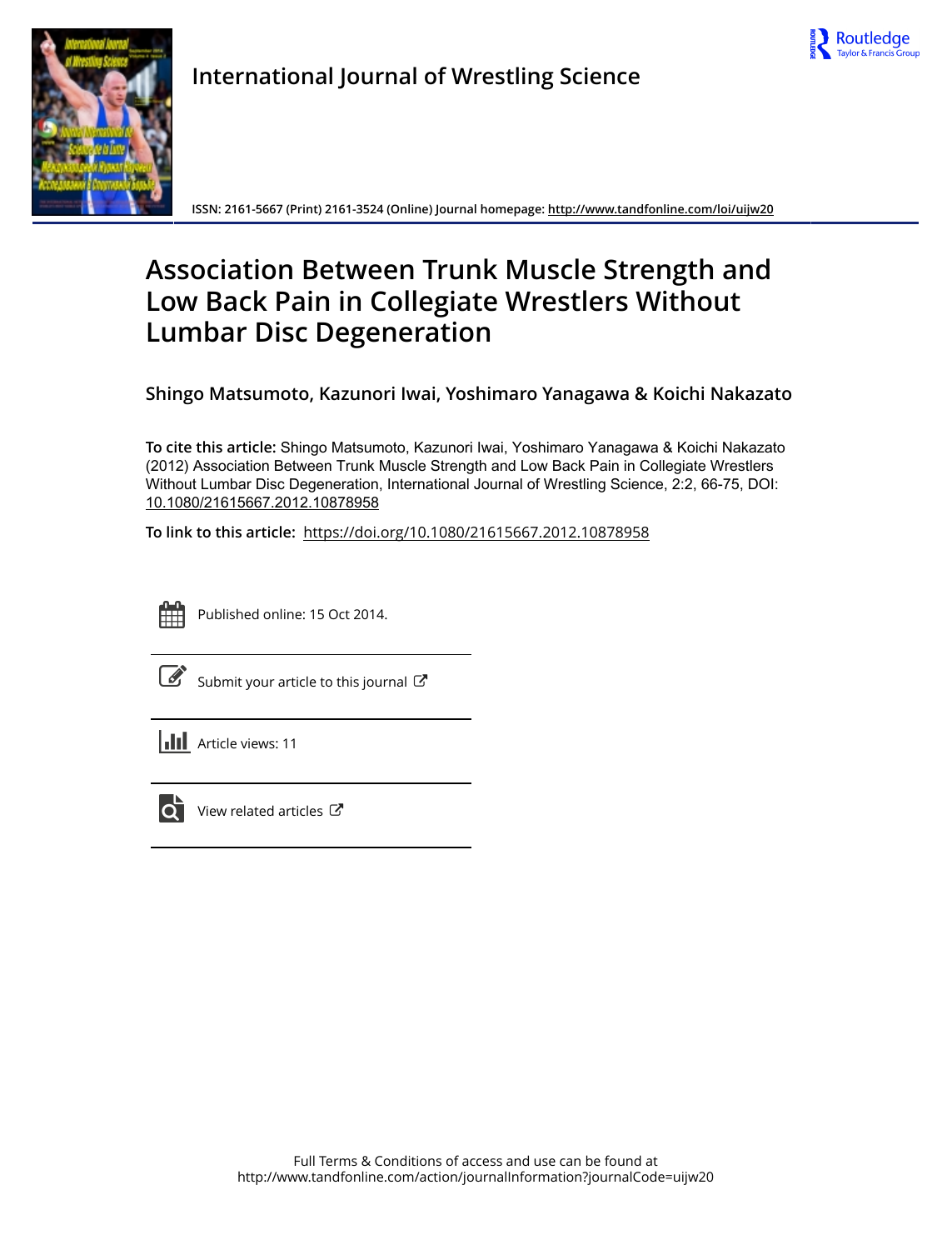### **ASSOCIATION BETWEEN TRUNK MUSCLE STRENGTH AND LOW BACK PAIN IN COLLEGIATE WRESTLERS WITHOUT LUMBAR DISC DEGENERATION**

Shingo Matsumoto<sup>1</sup>, Kazunori Iwai $^2$ , Yoshimaro Yanagawa $^3$ , and Koichi Nakazato $^4$ 

<sup>1</sup>Sports Methodology (Wrestling), Nippon Sport Science University <sup>2</sup>Hiroshima College of Maritime Technology, Institute of National Colleges of Technology <sup>3</sup>Ikuei Junior College, <sup>4</sup>Graduate School of Health and Sport Science, Nippon Sport Science University

[iwai@hiroshima-cmt.ac.jp](mailto:iwai@hiroshima-cmt.ac.jp)

#### **ABSTRACT**

Low back pain (LBP) and radiological abnormalities of the lumbar region including lumbar disc degeneration (LDD) frequently occur in wrestlers. Many research studies have described the relationship between trunk muscles and LBP. LDD is associated with trunk muscle strength and the disability level of chronic LBP. The participants enrolled in the present study included 51 Japanese collegiate wrestlers. Isokinetic trunk extensor and flexor strength was measured. The disability level of LBP was evaluated by a questionnaire on activities of daily living. Each disc from L1/2 to L5/S1 was assessed by MRI using a comprehensive LDD grading system. Irrespective of the grade of LDD, all participants were divided into two groups: 20 wrestlers (39%) were assigned to the LDD group and 31 (61%) were assigned to the non-LDD group. Negative correlation coefficients and significant differences between trunk extensor strength and the disability level of LBP were observed only in the non-LDD group. Thus, the disability level of LBP can be associated with the overall lower trunk extensor strength in collegiate wrestlers without LDD.

**Key words:** Isokinetic muscle strength, Low back pain, Disability level, Wrestling

#### **INTRODUCTION**

Substantial evidence suggests that weak trunk muscles are a possible cause of low back pain (LBP); and only few studies have not found a clear association between trunk muscle strength and prevalence of LBP (10,15). We previously reported that trunk extensor and flexor strength of collegiate wrestlers with LBP was weaker than that of collegiate wrestlers without LBP (8, 9). In addition, we observed that only collegiate wrestlers without radiological abnormalities (RA) exhibited an association between trunk extensor strength and the subjective functional disability level of chronic LBP. Wrestlers with RA, which varied individually, did not exhibit the same tendency. This study mainly focused on lumbar disc degeneration (LDD), which seemed to be associated with LBP as previously described, to further characterize RA.

LDD is a common musculoskeletal injury, which is characterized radiologically on MRI by the presence of osteophytes, endplate sclerosis, and disc height reduction. Some risk factors that trigger LDD include old age, body weight, sports activities, occupation, and genetic predisposition (1, 3, 13). Among athletes, LDD is one of the most frequent disorders in sports that contribute to increased stress on the spine, such as wrestling, gymnastics, and weight lifting (2, 6, 7, 11, 12).

We hypothesized that the presence or absence of LDD is associated with trunk muscle strength and the subjective functional disability level of chronic LBP. To test this hypothesis, we examined the association between trunk muscle strength and the disability level of LBP in collegiate wrestlers with and in those without LDD.

#### **METHODS**

**Participants.** Fifty-one collegiate male elite wrestlers participated in this study. Wrestlers with RA other than LDD, previous lumbar surgery, positive sciatica, acute LBP (disease duration, less than three months), or severe LBP that caused the wrestler not to be able to perform were excluded. All participants regularly spent a total of approximately four hours in wrestling practice, two times a day and six days a week. The purpose of this study and potential risks were explained to all participants, and signed informed consents were obtained from them before study commencement. The study was approved by the Ethical Committee of the Hiroshima College of Maritime Technology (Approval number: 2202)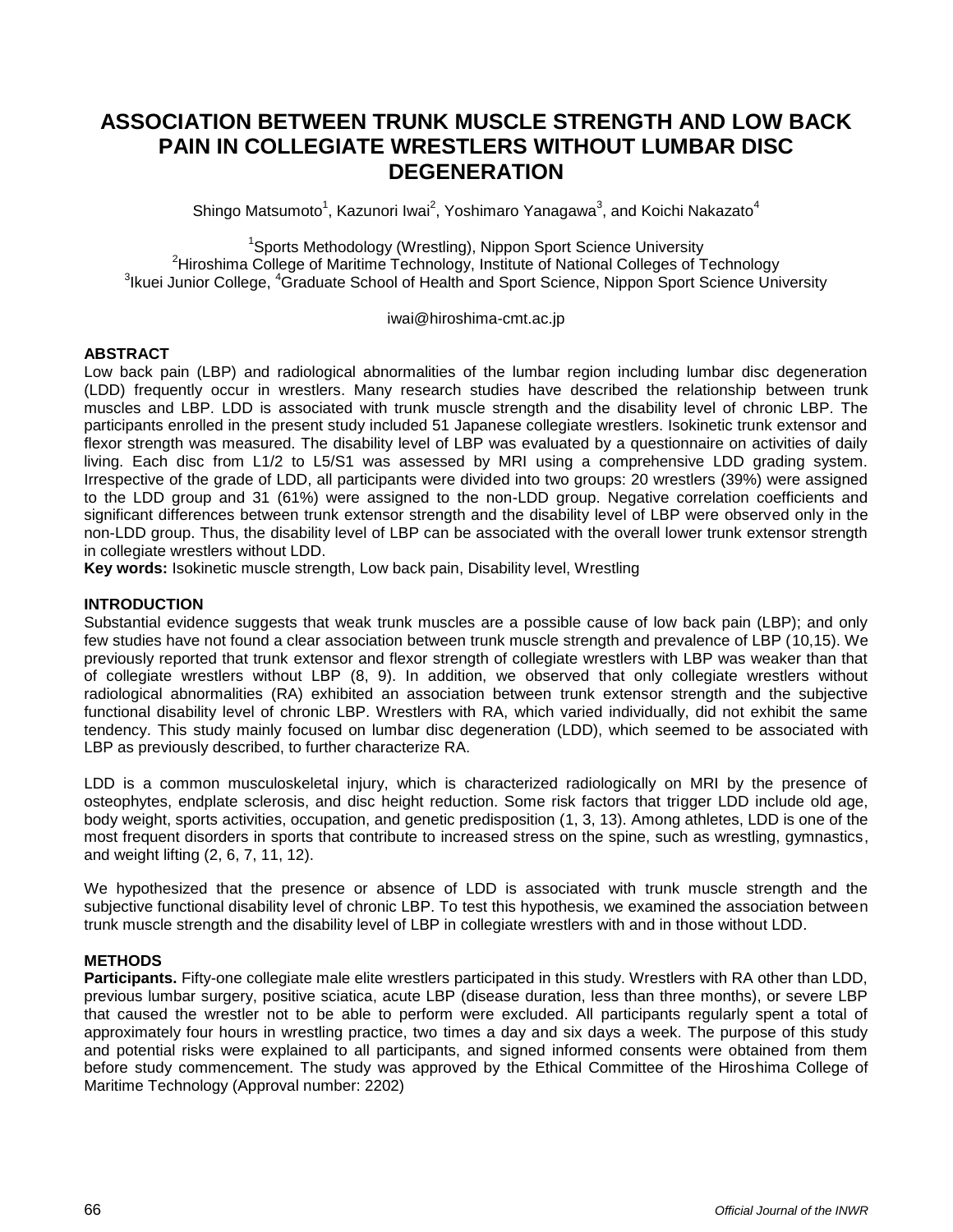**Physical characteristics.** Anthropometric data of the participants were recorded. Body mass index (BMI) was calculated as weight/(height)<sup>2</sup>. The age of participants and wrestling experience (period of active wrestling participation before study commencement) were recorded.

**Measurement of trunk muscle strength.** Isokinetic trunk muscle characteristics of peak torque, average torque, average power, and work were measured using a Biodex System3 with a back attachment (Biodex Corp., Shirley, NY) in the semi-standing position with knees flexed at a 15<sup>o</sup> angle. After explanation of the procedure and standardized warm-up tasks, the participants performed three reciprocal trunk extension–flexion cycles at velocities of 60, 90, and 120º/sec with a range of motion of 100º. All isokinetic extensor and flexor strength parameters were normalized by dividing them with the subject's body weight in the best trial.

**Questionnaire.** The subjective functional disability level of chronic LBP was estimated using the questionnaire developed by the Osaka City University (OCU), which is frequently utilized in Japan. The OCU questionnaire comprises of 10 items that assess LBP in activities of daily living. For each item, the subject was asked to rate, on a three-point scale, his ability to perform the activity (possible = 0, possible with pain = 1, impossible = 2). The sum value of all 10 items (range 0–20) was calculated as the subjective functional disability level of LBP with a higher value indicating a more severe level of LBP.

**Assessment of lumbar intervertebral disc degeneration.** MR imaging was performed with a 0.3T magnetic resonance system using surface coils with a body coil in the supine position (Hitachi, Japan). In all MR images, each disc at the five lumbar intervertebral disc levels starting from the first lumbar level (L1/L2) to the lumbosacral junction (L5/S1) was independently evaluated in random order using a grading system for the assessment of LDD by two experienced orthopedic specialists. Based on the comprehensive grading system of LDD, the discs were classified into five grades (4). This system rates the characteristics of disc structure, the distinction between nucleus and anulus, the MRI signal intensity, and the intervertebral disc height. To analyze further, the highest grade was determined as the grade of the most damaged disc from L1/2 to L5/S1 within an individual. Irrespective of the grade of lumbar intervertebral disc degeneration, we randomly assigned the 51 participants to two groups; the lumbar disc degeneration (LDD) group (abnormal) included those with LDD greater than Grade II and the non-LDD group (normal) included those with Grades I or II.

Data analysis. Means and standard deviations (SD) were calculated and the data were expressed as means ± SD. The characteristics of the participants were compared between the LDD and non-LDD groups using an unpaired Student's *t*-test. In both the groups, correlations between all trunk extensor and flexor strength parameters and the OCU questionnaire were analyzed with Spearman's rank correlation coefficient (*r*). The level of statistical significance was set at *P* <0.05.

#### **RESULTS**

Characteristics of participants. The characteristics of the LDD group (39.2%,  $N = 20$ ) and non-LDD group (60.8%,  $N = 31$ ) are shown in Table 1. There was no significant difference in baseline characteristics between the two groups. Details of chronic LBP are presented in Table 2. None of the examined parameters of chronic LBP were significantly different between the two groups. The number of discs showing LDD from L1/2 to L5/S1 is given in Table 3. The lower lumbar intervertebral discs tended to be degenerated in these collegiate wrestlers. On the whole, 11.4% of all 255 discs examined exhibited LDD irrespective of the intervertebral disc level.

Table 1. Characteristics of LDD and non-LDD groups.

|                        | LDD              |        | Non-LDD |                   |   |     |  |
|------------------------|------------------|--------|---------|-------------------|---|-----|--|
|                        | $N = 20 (39.2%)$ |        |         | $N = 31 (60.8\%)$ |   |     |  |
| Age $(yr)$             | 19.7             | ÷      | 1.2     | 19.4              | 士 | 1.3 |  |
| Height (cm)            | 170.8            | ÷      | 6.6     | 168.7             | 士 | 5.7 |  |
| Weight (kg)            | 73.9             | ÷      | 11.3    | 69.5              | 士 | 9.0 |  |
| BMI ( $kg/m2$ )        | 25.2             | $\div$ | 2.5     | 24.3              | 士 | 2.2 |  |
| Wrestling history (yr) | 5.0              |        | 1.3     | 5.3               |   | 3.5 |  |

Data are mean  $\pm$  SD. LDD signifies lumbar disc degeneration.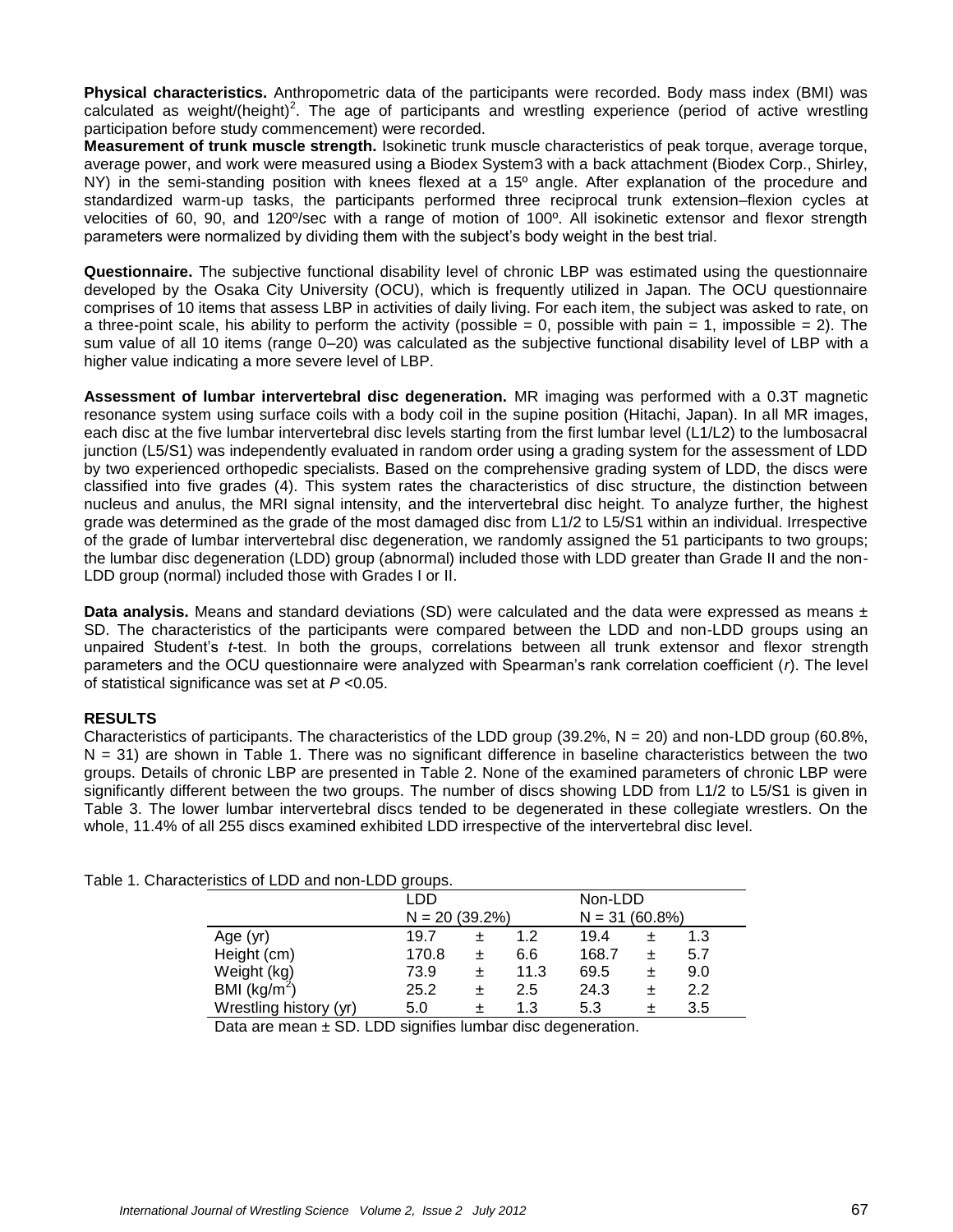#### Table 2. Details of chronic LBP

|                                   | LDD        |      | Non-LDD    |      |
|-----------------------------------|------------|------|------------|------|
|                                   | $(N = 20)$ |      | $(N = 31)$ |      |
| Wrestlers with LBP (N) $^a$       |            |      | 14         |      |
| Incidence of LBP (%)              | 35.0       |      | 45.2       |      |
| OCU (points) $a$                  | 2.7        | 24   | 27         | 1.8  |
|                                   | $(1-8)$    |      | $(1-6)$    |      |
| Duration of LBP (mo) <sup>a</sup> | 38.0       | 22.0 | 33.2       | 29.4 |
|                                   | (6–60)     |      | (3–96)     |      |

Data are mean ± SD. Range of data are shown in parentheses. <sup>a</sup> Including only wrestlers with low back pain (LBP).

| Table 3. The number of degenerative intervertebral discs. |  |
|-----------------------------------------------------------|--|
|-----------------------------------------------------------|--|

| Grade              |     |        | Ш  |        | Ш  |        | I٧ |        |   |       |
|--------------------|-----|--------|----|--------|----|--------|----|--------|---|-------|
| L1/L2              | 38  | (74.5) | 12 | (23.5) | 0  |        |    | (2.0)  | 0 |       |
| L2/L3              | 44  | (86.3) | 3  | (5.9)  | 3  | (5.9)  |    |        |   | (2.0) |
| L3/L4              | 44  | (86.3) | 4  | (7.8)  | 3  | (5.9)  | 0  |        | 0 |       |
| L4/L5              | 34  | (66.7) |    | (13.7) | 8  | (15.7) | 2  | (3.9)  | 0 |       |
| L5/S1              | 34  | (66.7) | 6  | (11.8) | 5  | (9.8)  | 6  | (11.8) | 0 |       |
| Total <sup>b</sup> | 194 | (76.1) | 32 | (12.5) | 19 | (7.5)  | 9  | (3.5)  |   | (0.4) |

A total of 255 discs were classified into five grades using the grading system. The percentages of each grade at each level are given in parentheses. <sup>b</sup> Total includes the sum of all cases of degenerative discs at all levels.

**Isokinetic trunk extensor and flexor strength parameters.** As shown in Table 4, there were negative correlation coefficients and statistically significant differences between trunk extensor strength and the subjective functional disability level of LBP. Only the non-LDD group exhibited high negative correlation coefficients and significant differences in the parameters of peak torque, average torque, and average power. None of the trunk flexor parameters were significantly correlated with the subjective disability level of LBP in either group.

| $\sim$ of oxtonoon maddle other gun and LD. To foll<br><b>LDD</b> | Non-<br><b>LDD</b> |
|-------------------------------------------------------------------|--------------------|
| $(N = 20)$                                                        | $(N = 31)$         |
|                                                                   |                    |
| $-0.15$                                                           | $-0.39*$           |
| $-0.08$                                                           | $-0.41*$           |
| $-0.15$                                                           | $-0.41*$           |
|                                                                   |                    |
| $-0.05$                                                           | $-0.36*$           |
| $-0.07$                                                           | $-0.51**$          |
| $-0.14$                                                           | $-0.40*$           |
|                                                                   |                    |
| 0.15                                                              | $-0.28$            |
| 0.25                                                              | $-0.39*$           |
| 0.00                                                              | $-0.19$            |
|                                                                   |                    |
| $-0.12$                                                           | $-0.32$            |
| $-0.07$                                                           | $-0.35$            |
| $-0.14$                                                           | $-0.27$            |
|                                                                   |                    |

Table 4. Correlation of extensor muscle strength and LBP level.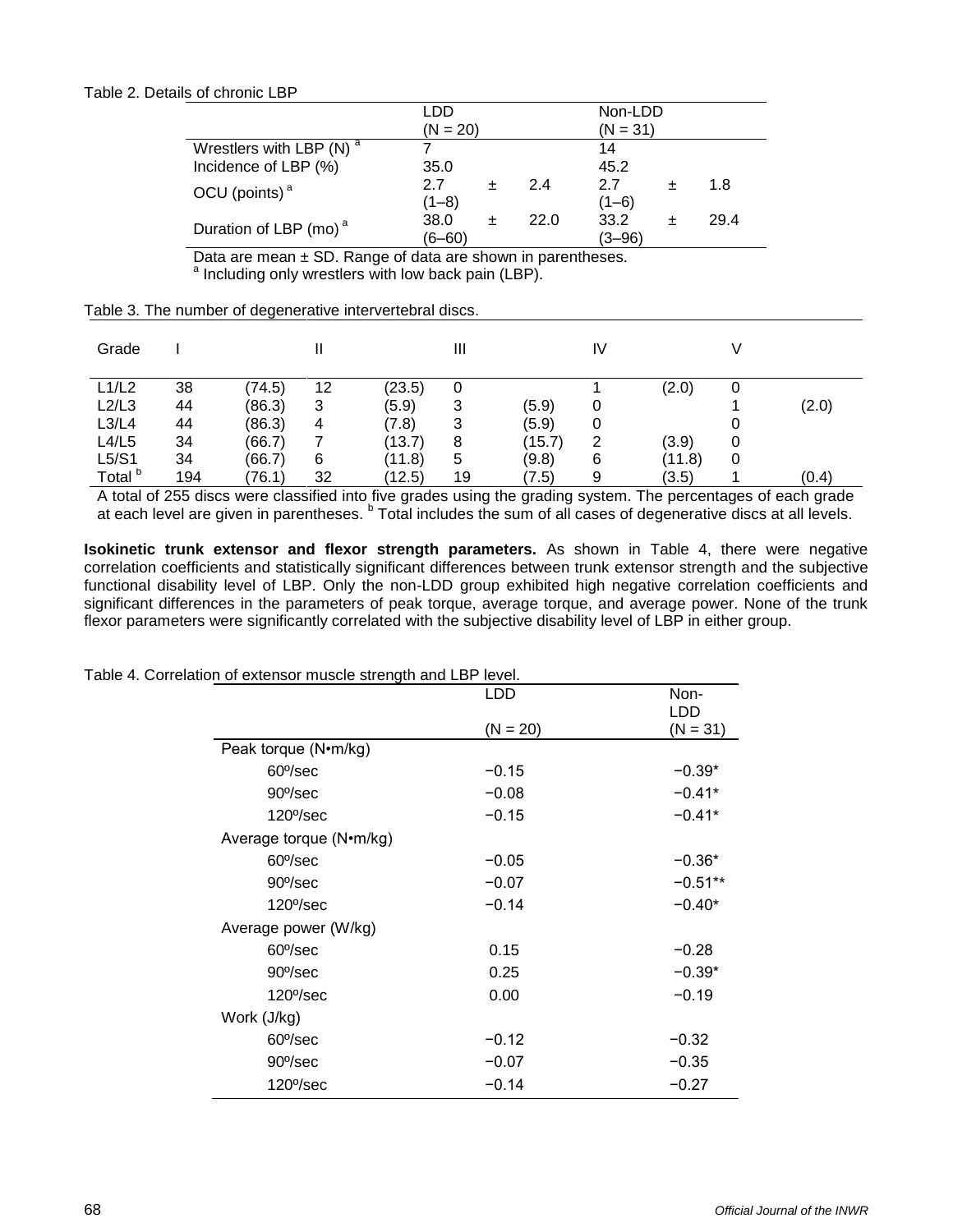Correlation coefficients (*r*) and significance levels (\* *P* < 0.05; \*\* *P* < 0.01) between isokinetic trunk extensor muscle strength parameters and the disability level of low back pain. All data were analyzed with the Spearman correlation coefficient test.

#### **DISCUSSION**

This study examined whether trunk muscle strength is associated with subjective functional disability level of LBP in male collegiate wrestlers with or without LDD. Our results demonstrated high negative correlation coefficients and significant differences between isokinetic trunk extensor strength and the disability level of LBP in only the non-LDD group and not in the LDD group.

Previous studies have suggested a correlation between trunk muscle strength and occurrence of LBP in athletes and the general population (5,10,15). However, we previously reported that only collegiate wrestlers without RA exhibited a relationship between trunk extensor strength and the functional disability level of chronic LBP (8, 9). In the current study, the only radiological abnormality considered was LDD. The correlation coefficients of this study demonstrate that lower trunk extensor strength is negatively correlated with the severity of LBP functional disability level in the OCU questionnaire. Our previous research has indicated that relatively lower trunk extensor strength is more highly associated with LBP in collegiate wrestlers without RA (in the present study, LDD). However, the LDD group in the present study did not display the same tendency, and both the collegiate wrestlers with LDD and those without LDD were independent of the relationship. In addition, the findings were similar to a previous study in which the collegiate wrestlers with RA did not show a relationship between trunk extensor strength and the disability level of LBP, and the level of chronic LBP was strongly associated with trunk extensor strength in collegiate wrestlers with LBP without RA, including LDD. Our findings also suggest that lower trunk muscle strength was not negatively correlated with LBP in the LDD group.

This study indicated that lower lumbar discs show gradual increases in abnormalities and severity grades. It is conceivable that elite athletes commonly suffer extreme damage to their lower lumbar intervertebral discs while competing in their games and practices. Although our research on LDD has yielded consistent results, the grade of LDD had not been shown to be so severe. One likely risk factor of LDD is old age (13,14). Thus, we hypothesized that there would be other factors that affected the young participants, collegiate wrestlers, in our study. In general, factors associated with LDD are roughly classified into two groups, genetic and environmental. In the case of collegiate wrestlers, it would be reasonable to speculate that LDD is caused by environmental as well as genetic factors. Additional research on LDD with genetic factors will be needed.

In conclusion, LDD in collegiate wrestlers was characterized by more degenerative tendencies in the lower discs, with or without LBP. A relationship between isokinetic trunk extensor strength and the subjective functional disability level of LBP was observed only in collegiate wrestlers without LDD.

#### **REFERENCES**

- 1. ALA-KOKKO, L. Genetic risk factors for lumbar disc disease. *Annals of Medicine*, 34, 42-47, 2002.
- 2. DREISINGER, T.E., and B. NELSON. Management of back pain in athletes. *Sports Medicine*, 21, 313-320, 1996.
- 3. ELFERING, A., N. SEMMER, D. BIRKHOFER, M. ZANETTI, J. HODLER, and N. BOOS. Risk factors for lumbar disc degeneration. A 5-year prospective MRI study in asymptomatic individuals. *Spine*, 27, 125-134, 2002.
- 4. ERYE, D., P. BENYA, J. BUCKWALTER, et al. Intervertebral disk: basic science perspectives. In: Frymoyer JW, Gordon SL, eds. *New Perspectives on Low Back Pain*. Park Ridge, IL: American Academy of Orthopaedic Surgeons, 147-207, 1989.
- 5. GANZIT, G.P., L. CHISOTTI, G. ALBERTINI, M. MARTORE, and C.G. GRIBAUDO. Isokinetic testing of flexor and extensor muscles in athletes suffering from low back pain. *Journal of Sports Medicine and Physical Fitness*, 38, 330-336, 1998.
- 6. GRANHED, H., and B. MORELLI. Low back pain among retired wrestlers and heavyweight lifters. *American Journal of Sports Medicine*, 16, 530-533, 1988.
- 7. HELLSTROM, M., B. JACOBSSON, L. SWARD, and L. PETERSON. Radiologic abnormalities of the thoraco-lumbar spine in athletes. *Acta Radiologica*, 31, 127-132, 1990.
- 8. IWAI, K., K. NAKAZATO, K. IRIE, H. FUJIMOTO, and H. NAKAJIMA. Physical characteristics of university wrestlers with low back pain. *Japan Journal of Physical Fitness and Sports Medicine*, 51, 423-436, 2002 (in Japanese).
- 9. IWAI, K., K. NAKAZATO, K. IRIE, H. FUJIMOTO, and H. NAKAJIMA. Trunk muscle strength and disability level of low back pain in collegiate wrestlers. *Medicine and Science in Sports and Exercise*, 36, 1296-3000, 2004.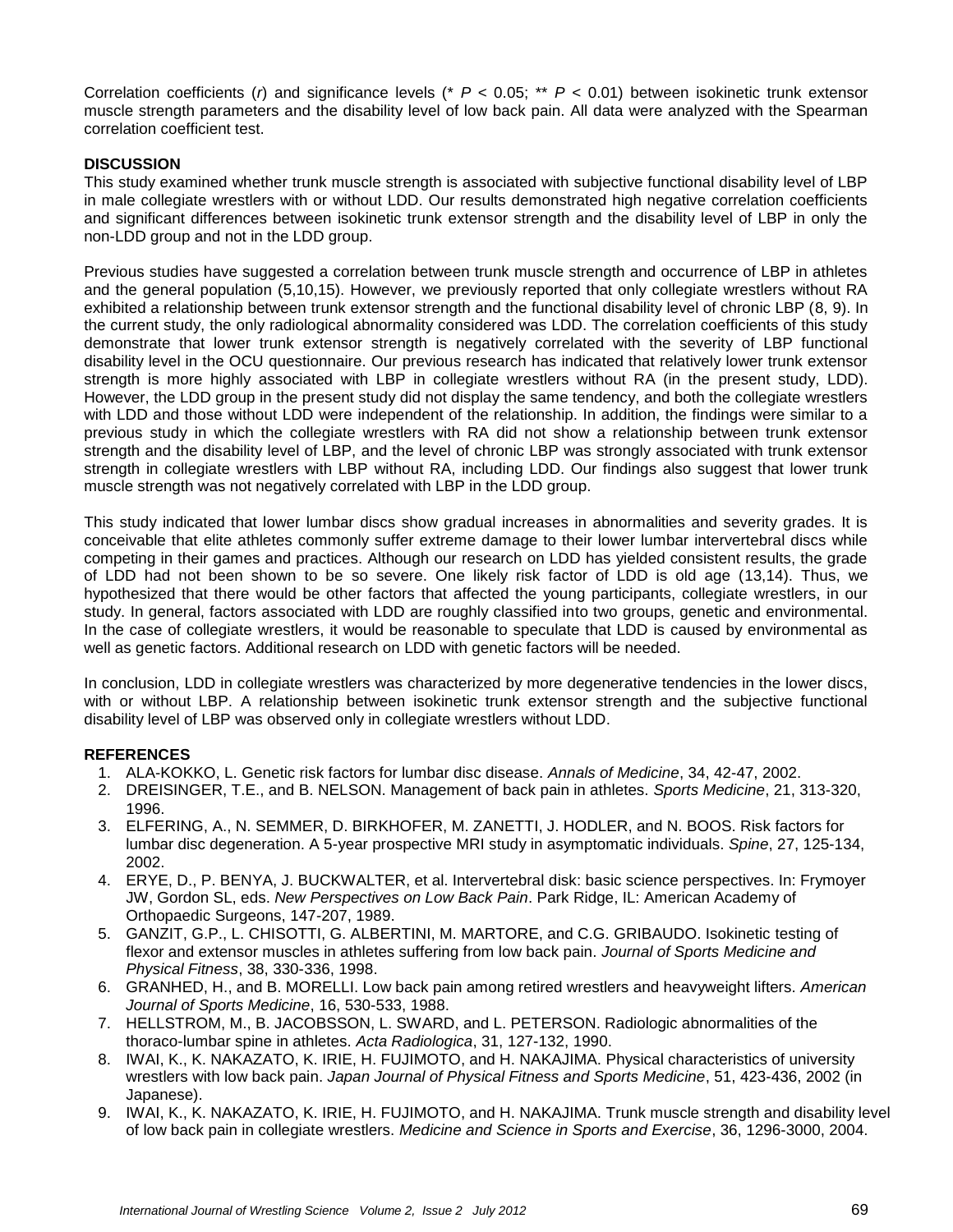- 10. LEE, J.H., Y. HOSHINO, K. NAKAMURA, Y. KARIYA, K. SAITA, and K. ITO. Trunk muscle weakness as a risk factor for low back pain: A 5-year prospective study. *Spine*, 24, 54-57, 1999.
- 11. LUNDIN, O., M. HELLSTROM, I. NILSSON, and L. SWARD. Back pain and radiological changes in the thoraco-lumbar spine of athletes. A long-term follow-up. *Scandinavian Journal of Medicine and Science in Sports*, 11, 103-109, 2001.
- 12. ONG, A., J. ANDERSON, and J. ROCHE. A pilot study of the prevalence of lumbar disc degeneration in elite athletes with lower back pain at the Sydney 2000 Olympic Games. *British Journal of Sports Medicine*, 37, 263-266, 2003.
- 13. PARKKOLA, R., and M. KORMANO. Lumbar disc and back muscle degeneration on MRI: correlation to age and body mass. *Journal of Spinal Disorders*, 5, 86-92, 1992.
- 14. PYE, S.R., D.M. REID, R. SMITH, J.E. ADAMS, K. NELSON, A.J. SILMAN, and T.W. O'NEILL. Radiographic features of lumbar disc degeneration and self-reported back pain. *Journal of Rheumatology*, 31, 753-758, 2004.
- 15. TAKEMASA, R., H. YAMAMOTO, and T. TANI. Trunk muscle strength in and effect of trunk muscle exercises for patients with chronic low back pain. The differences in patients with and without organic lumbar lesions. *Spine*, 20, 2522-2530, 1995.

# **СВЯЗЬ МЕЖДУ СИЛОЙ МЫШЦ ТУЛОВИЩА И БОЛЬЮ В ПОЯСНИЦЕ У БОРЦОВ ИЗ ВУЗОВ БЕЗ ПОВРЕЖДЕНИЙ ПОЯСНИЧНЫХ МЕЖПОЗВОНОЧНЫХ ДИСКОВ**

Шинго Matsumoto (Shingo Matsumoto)<sup>1)</sup>, Казунори Иваи (Kazunori Iwai)<sup>2)</sup>, Йошимаро Янагава (Yoshimaro Yanagawa)<sup>3)</sup> и Коити Наказато (Koichi Nakazato)<sup>4)</sup>

<sup>1</sup> Кафедра спортивной методологии (борьбы), Университет спортивных наук Ниппон, <sup>2</sup> Хиросимский колледж морской техники, Национальный технологический институт, <sup>з</sup>Техникум Икуэй, <sup>4</sup>Высшая школа здравоохранения и спортивных наук, Университет спортивных наук Ниппон

[iwai@hiroshima-cmt.ac.jp](mailto:iwai@hiroshima-cmt.ac.jp)

#### **КРАТКОЕ ОПИСАНИЕ**

У борцов часто встречаются такие нарушения здоровья, как боль в пояснице (БВП) и выявляемые на рентгене аномалии поясничной области, включая повреждение межпозвоночных поясничных дисков (ПМПД). Многие научные исследования описывают взаимосвязь мышц туловища и болей в пояснице. Повреждение межпозвоночных поясничных дисков связано с силой мышц туловища и ограничением функций из-за хронической боли в пояснице. В настоящем исследовании принял участие 51 борец из японских ВУЗов. Измерялась изокинетическая силу разгибателей и сгибателей туловища. Ограничение функций из-за болей в спине оценивали по анкете об активности участников исследования в повседневной жизни. Межпозвоночные диски от L1/2 до L5/S1 оценивали с помощью МРТ с использованием комплексной системы оценки повреждения межпозвоночных поясничных дисков. Независимо от степени повреждения межпозвоночных поясничных дисков, все участники были разделены на две группы: 20 борцов (39%) были отнесены к группе с повреждениями межпозвоночных поясничных дисков и 31 (61%) были отнесены к группе без повреждений межпозвоночных поясничных дисков. Отрицательные коэффициенты корреляции и существенные различия между силой разгибателей туловища и уровнем ограничения функций из-за боли в пояснице наблюдались только в группе без повреждений межпозвоночных поясничных дисков. Таким образом, уровень ограничения возможностей изза боли в пояснице может быть связан с общей силой мышц-разгибателей нижней части туловища у борцов из японских ВУЗов без повреждений межпозвоночных поясничных дисков.

**Ключевые слова**: Изокинетическая сила мышц, боли в пояснице, уровень ограничения возможностей, борьба

#### **ВВЕДЕНИЕ**

Многие данные свидетельствуют о том, что слабые мышцы туловища могут стать возможной причиной боли в пояснице, и лишь в немногих исследованиях не обнаружили четкую связь между силой мышц туловища и распространенностью болей в пояснице (10,15). Ранее сообщалось, что сила разгибателей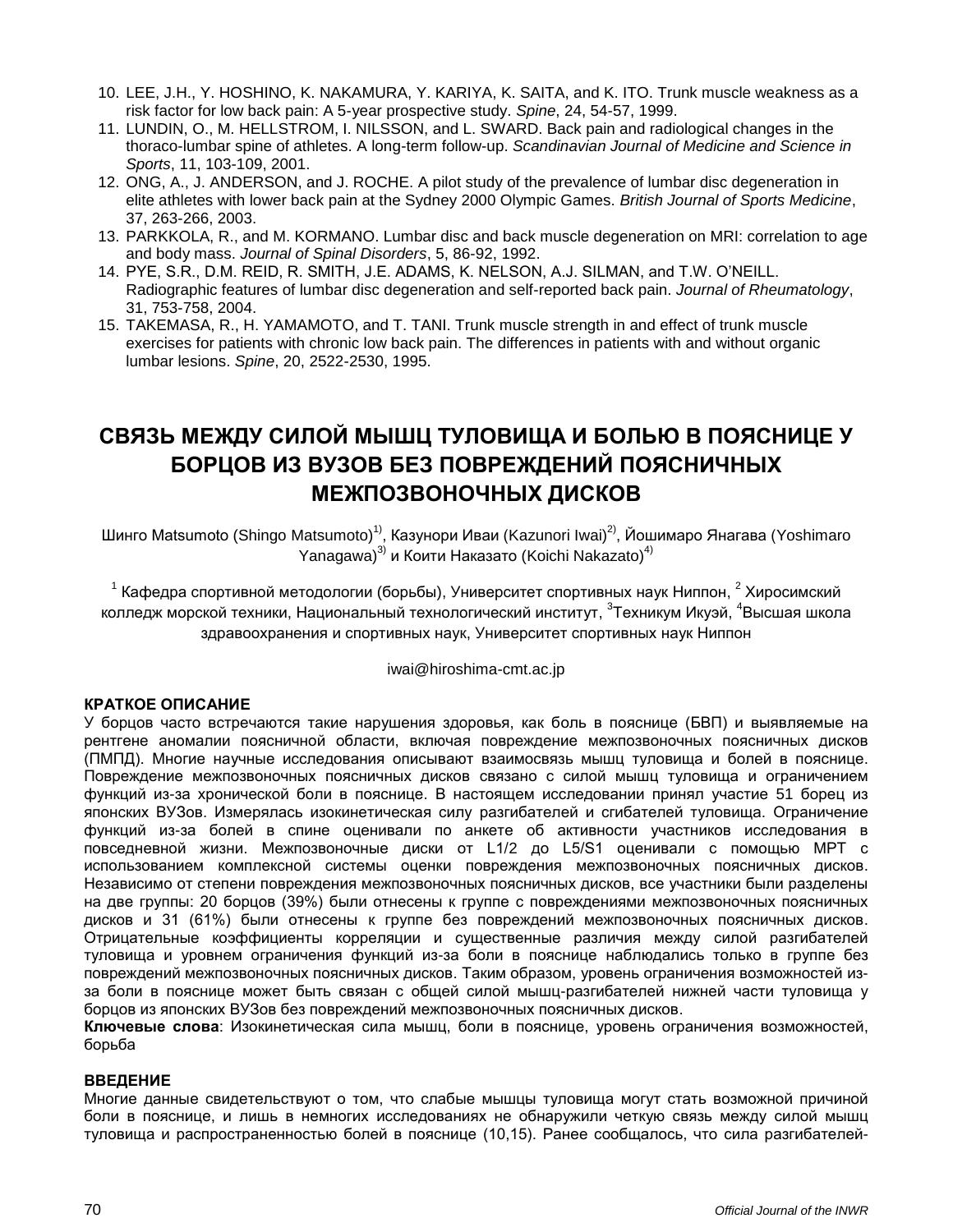сгибателей туловища у борцов из ВУЗов с болями в пояснице была меньше, чем у борцов из ВУЗов без болей в пояснице (8, 9). Кроме того, мы обнаружили, что только у борцов из ВУЗов без выявленных рентгеном отклонений (ВРО) наблюдалась связь силы разгибателей и субъективного уровня ограничения функциональных возможностей по причине хронических болей в пояснице. Борцы с выявленными рентгеном отклонениями, различными от случая к случаю, не показали такой тенденции. Настоящее исследование, главным образом, фокусировалось на повреждениях межпозвоночных поясничных дисков (ПМПД) (которое, как описано выше, считается связанным с болями в пояснице) с целью дальнейшей характеристики выявленных рентгеном отклонений.

Повреждение поясничных межпозвоночных дисков – общая костно-мышечная травма, которая рентгенологически характеризуется с помощью МРТ наличием остеофитов, склерозом концевой пластинки и уменьшением высоты дисков. Факторы риска, вызывающие повреждение поясничных межпозвоночных дисков, включают в себя: пожилой возраст, массу тела, спортивные соревнования, род занятий и генетическую предрасположенность (1, 3, 13). У спортсменов повреждение поясничных межпозвоночных дисков является одним из наиболее частых заболеваний в видах спорта, которые способствуют повышению нагрузки на позвоночник, таких как борьба, гимнастика и тяжелая атлетика (2, 6, 7, 11, 12).

Мы предположили, что наличие или отсутствие повреждения поясничных межпозвоночных дисков связано с силой мышц туловища и субъективным уровнем ограничения функциональных возможностей при хронической боли в пояснице. Чтобы проверить эту гипотезу, мы проверили связь между силой мышц туловища и уровнем ограничения функциональных возможностей при хронической боли в пояснице у борцов из ВУЗов с повреждением поясничных межпозвоночных дисков и без него.

#### **МЕТОДЫ**

**Участники**. Пятьдесят один успешный борец из ВУЗов принял участие в данном исследовании. Борцы с выявленными на рентгене отклонениями, кроме ПМПД, имели опыт хирургического вмешательства в поясничной области, подтвержденный пояснично-крестцовым радикулитом, острые боли в пояснице (длительность заболевания менее чем три месяца) или тяжелые боли в пояснице, которые вызвали принудительный уход борца из спорта. Все участники регулярно посвящали борьбе в общей сложности около четырех часов, практикуясь два раза в день, шесть дней в неделю. Цель данного исследования и потенциальные риски были разъяснены всем участникам, и документы об осведомленном согласии были подписаны ими до начала исследования. Исследование было одобрено комитетом по этике Хиросимского колледжа морской техники (номер подтверждения: 2202)

**Физические характеристики.** Были записаны антропометрические данные участников. Индекс массы тела (ИМТ) рассчитывался как вес/(рост)<sup>2</sup>. Также были записаны возраст участников и их опыт спортивной борьбы (период активного занятия борьбой до начала исследования).

**Измерение силы мышц туловища**. Изокинетические характеристики мышц туловища – максимальный крутящий момент, средний крутящий момент, средняя мощность и работа были измерены с помощью аппарата диагностики Biodex System3 со специальной программой для мышц спины (корпорация Biodex, Ширли, штат Нью-Йорк) в положении полустоя с коленями, согнутыми под углом 15 °. После объяснения процедуры и стандартной разминки участники выполнили три цикла упражнений на сгибание-разгибание при скоростях 60, 90 и 120º/сек, с диапазоном движения 100º. Все параметры изокинетической силы разгибателей и сгибателей для каждого случая унифицировали, делением лучших показателей каждого из участников на массу их тела.

**Анкета.** Субъективный уровень ограничения функциональных возможностей ввиду хронической боли в пояснице оценивался с помощью анкеты, разработанной в Городском университете г. Осака, которая часто используется в Японии. Анкета Городского университета состоит из 10 пунктов, которые помогают оценить уровень ограничения возможности из-за болей в пояснице в повседневной деятельности. Каждое суждение касательно их возможностей заниматься той или иной деятельностью участникам исследования было предложено оценить по трехбалльной шкале (возможно = 0, возможно, но больно = 1, невозможно = 2). Сумма значений всех 10 пунктов (диапазон 0-20) представляет субъективный уровень ограничения функциональных возможностей из-за боли в пояснице, чем выше значение – тем серьезнее нарушения функций из-за болей в пояснице.

**Оценка повреждений поясничных межпозвонковых дисков**. МРТ проводилось с 0.3T с использованием поверхностных катушек в положении лежа тела исследуемых (Hitachi, Япония). На всех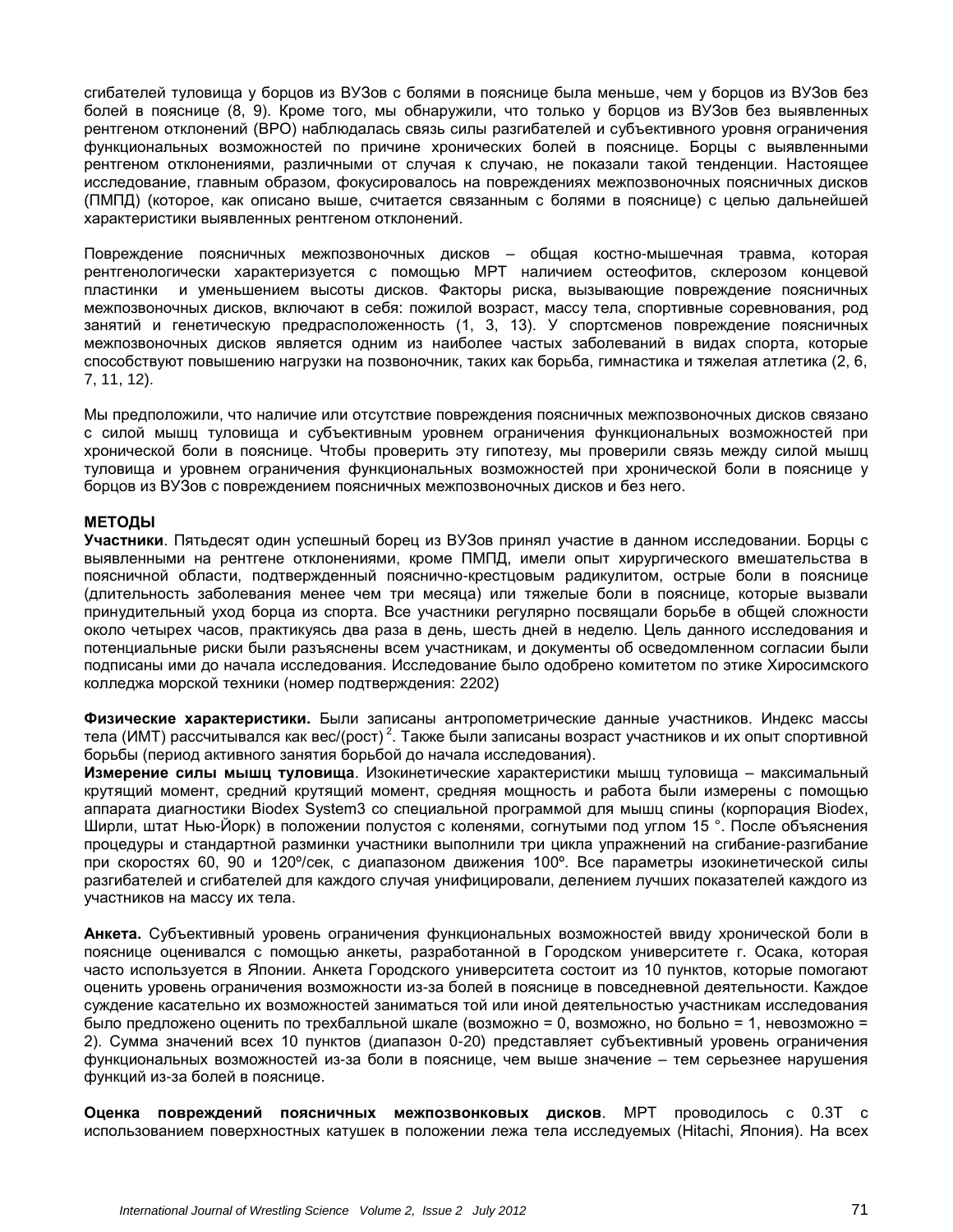сканах МРТ, для каждого диска на всех уровнях пяти поясничных межпозвонковых дисков, начиная с первого поясничного уровня (L1/L2) и до пояснично-крестцового соединения (L5/S1) двумя опытными специалистами-ортопедами в произвольном порядке была проведена независимая оценка с помощью системы классификации повреждений межпозвоночных поясничных дисков. На основе комплексной системы классификации повреждений межпозвоночных поясничных дисков диски были разделены на пять классов (4). Эта система оценивает характеристики структуры диска, различия между ядром и кольцами, интенсивность сигнала МРТ и высоту межпозвоночных дисков. Для дальнейшего анализа самому тяжелому повреждению диска из L1/2- L5/S1 у каждого исследуемого было присвоено самое высокое значение. Независимо от степени повреждения поясничных межпозвонковых дисков, мы случайным образом распределили 51 участника на две группы; в группу с повреждениями межпозвоночных поясничных дисков диска (ПМПД) (с аномалией) были включены те, у кого ПМПД выше II степени, а в группу без ПМПД (нормальную) включены участники со степенью I или II.

**Анализ данных**. Были рассчитаны средние значения и стандартные отклонения (СО), а данные были выражены как средние значения ± стандартные отклонения. Характеристики участников группы с ПМПД сравнивали с группой без ПМПД с использованием непарного критерия Стьюдента. В обеих группах корреляции между всеми параметрами разгибателей и сгибателей туловища прочности и анкетой Городского университета г. Осака были проанализированы с коэффициентом корреляции Спирмена (r). Уровень статистической значимости был установлен на уровне p <0,05.

#### **РЕЗУЛЬТАТЫ**

Характеристики участников. Характеристики группы с ПМПД (39,2%, N = 20) и группы без ПМПД (60,8%, N = 31) приведены в таблице 1. Не было обнаружено никаких существенных различий между исходными характеристиками этих двух групп. Подробная информация о хронической боли в пояснице представлена в таблице 2. В рассматриваемых параметрах хронической боли в пояснице не наблюдалось существенных различий между двумя группами. Количество дисков с ПМПД среди L1/2-L5/S1 приведено в таблице 3. У борцов из ВУЗов была выявлена тенденция к повреждению нижних поясничных межпозвоночных дисков. В целом, 11,4% из всех обследованных 255 дисков оказались поврежденными, независимо от уровня межпозвоночных дисков.

|                          | ПМПД             |   | без ПМПД |                   |   |     |  |
|--------------------------|------------------|---|----------|-------------------|---|-----|--|
|                          | $N = 20 (39.2%)$ |   |          | $N = 31 (60.8\%)$ |   |     |  |
| Возраст (лет)            | 19.7             | 土 | 1.2      | 19.4              | 土 | 1.3 |  |
| POCT (CM)                | 170,8            | 土 | 6.6      | 168,7             | 士 | 5.7 |  |
| $Bec$ (кг)               | 73,9             | 土 | 11.3     | 69.5              | 土 | 9,0 |  |
| ИМТ (кг/м <sup>2</sup> ) | 25,2             | 土 | 2.5      | 24,3              | 土 | 2,2 |  |
| Опыт борьбы (лет)        | 5,0              | 土 | 1,3      | 5,3               | 土 | 3,5 |  |

Таблица 1. Характеристики групп с ПМПД и без ПМПД.

Средние данные ± стандартные отклонения. ПМПД означает повреждение межпозвоночных поясничных дисков

#### Таблица 2. Подробная информация о хронических болях в пояснице

| . .                                  |                |      |                |        |      |
|--------------------------------------|----------------|------|----------------|--------|------|
|                                      | ПМПД           |      | без ПМПД       |        |      |
|                                      | $(N = 20)$     |      | $(N = 31)$     |        |      |
| Борцы с болью в пояснице<br>(N)      |                |      | 14             |        |      |
| Частота БВП (%)                      | 35.0           |      | 45.2           |        |      |
| Городской университет г.             | 2.7            | 2.4  | 27             | $\div$ | 1.8  |
| Осака (пункты анкеты) <sup>а</sup>   | $(1-8)$        |      | (1–6)          |        |      |
| Длительность БВП (мес.) <sup>а</sup> | 38.0<br>(6–60) | 22.0 | 33.2<br>(3–96) |        | 29.4 |

Средние данные ± стандартные отклонения. Диапазон данных показан в скобках

<sup>а</sup> Только борцы с болями в пояснице (БВП).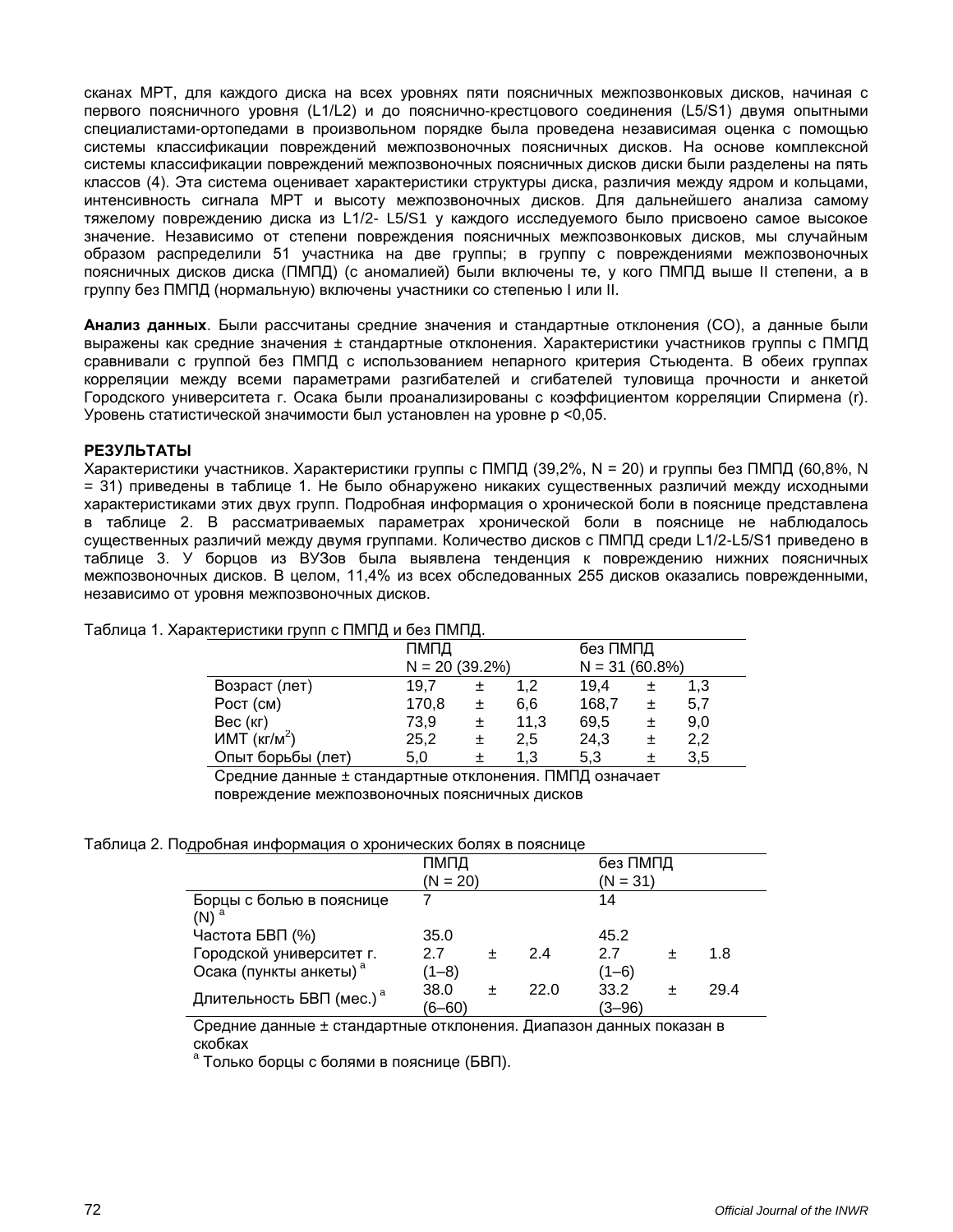Таблица 3. Количество поврежденных межпозвоночных дисков.

| Степень            |     |         |    |         | Ш  |        | IV |        |   |        |
|--------------------|-----|---------|----|---------|----|--------|----|--------|---|--------|
| L1/L2              | 38  | (74, 5) | 12 | (23, 5) | 0  |        |    | (2,0)  | U |        |
| L2/L3              | 44  | (86, 3) | 3  | (5, 9)  | 3  | (5,9)  |    |        |   | (2,0)  |
| L3/L4              | 44  | (86,3)  | 4  | (7,8)   | 3  | (5,9)  |    |        |   |        |
| L4/L5              | 34  | (66, 7) |    | (13,7)  | 8  | (15,7) | 2  | (3,9)  | 0 |        |
| L5/S1              | 34  | (66, 7) | 6  | (11,8)  | 5  | (9,8)  | 6  | (11,8) | 0 |        |
| Bcero <sup>b</sup> | 194 | 76,1    | 32 | (12,5)  | 19 | (7, 5) | 9  | (3, 5) |   | (0, 4) |

255 дисков были разделены на пять классов с помощью системы классификации согласно степени тяжести повреждений. Доли каждого класса на каждом уровне даны в скобках. <sup>Ъ</sup> «Всего» включает в себя сумму всех случаев повреждения дисков на всех уровнях.

**Изокинетические параметры силы разгибателей и сгибателей туловища.** Как показано в Таблице 4, были обнаружены отрицательные коэффициенты корреляции и статистически значимые различия между силой мышц-разгибателей туловища и субъективным уровнем ограничения функциональных возможностей из-за боли в пояснице. Только участники из группы без ПМПД показали высокие отрицательные коэффициенты корреляции и существенные различия в параметрах максимального крутящего момента, среднего крутящего момента и средней мощности. Ни один из параметров мышцсгибателей туловища не обнаружил существенной корреляции с субъективным уровнем ограничения функциональных возможностей из-за боли в пояснице.

|                                       | ПМПД       | без ПМПД   |
|---------------------------------------|------------|------------|
|                                       | $(N = 20)$ | $(N = 31)$ |
| Максимальный<br>крутящий              |            |            |
| момент (Н • м/кг)                     |            |            |
| $60\%$ сек                            | $-0,15$    | $-0,39*$   |
| $90\%$ сек                            | $-0,08$    | $-0,41*$   |
| 120% сек                              | $-0,15$    | $-0,41*$   |
| Средний крутящий момент<br>(Н • м/кг) |            |            |
| 60%сек                                | $-0,05$    | $-0,36*$   |
| $90\%$ сек                            | $-0,07$    | $-0.51**$  |
| $120\%$ сек                           | $-0,14$    | $-0,40*$   |
| Средняя мощность (Вт/кг)              |            |            |
| $60\%$ сек                            | 0,15       | $-0,28$    |
| $90\%$ сек                            | 0,25       | $-0,39*$   |
| $120\%$ сек                           | 0,00       | $-0,19$    |
| Работа (Дж/кг)                        |            |            |
| $60\%$ сек                            | $-0,12$    | $-0,32$    |
| 90% сек                               | $-0,07$    | $-0,35$    |
| $120\%$ сек                           | $-0,14$    | $-0,27$    |
|                                       |            |            |

Таблица 4. Корреляция силы мышц-разгибателей и уровня болей в пояснице.

Коэффициенты корреляции (г) и уровни значимости (p <0,05; \*\* p <0,01) между параметрами изокинетической силы мышц-разгибателей туловища и ограничением функциональных возможностей из-за боли в пояснице. Данные были проанализированы с помощью коэффициента корреляции Спирмена.

#### **ПОЯСНЕНИЕ**

В настоящем исследовании устанавливается, существует ли связь между силой мышц туловища и субъективным уровнем ограничения функциональных возможностей из-за болей в спине у мужчин-борцов из ВУЗов с ПМПД или без ПМПД. Полученные результаты показали высокие коэффициенты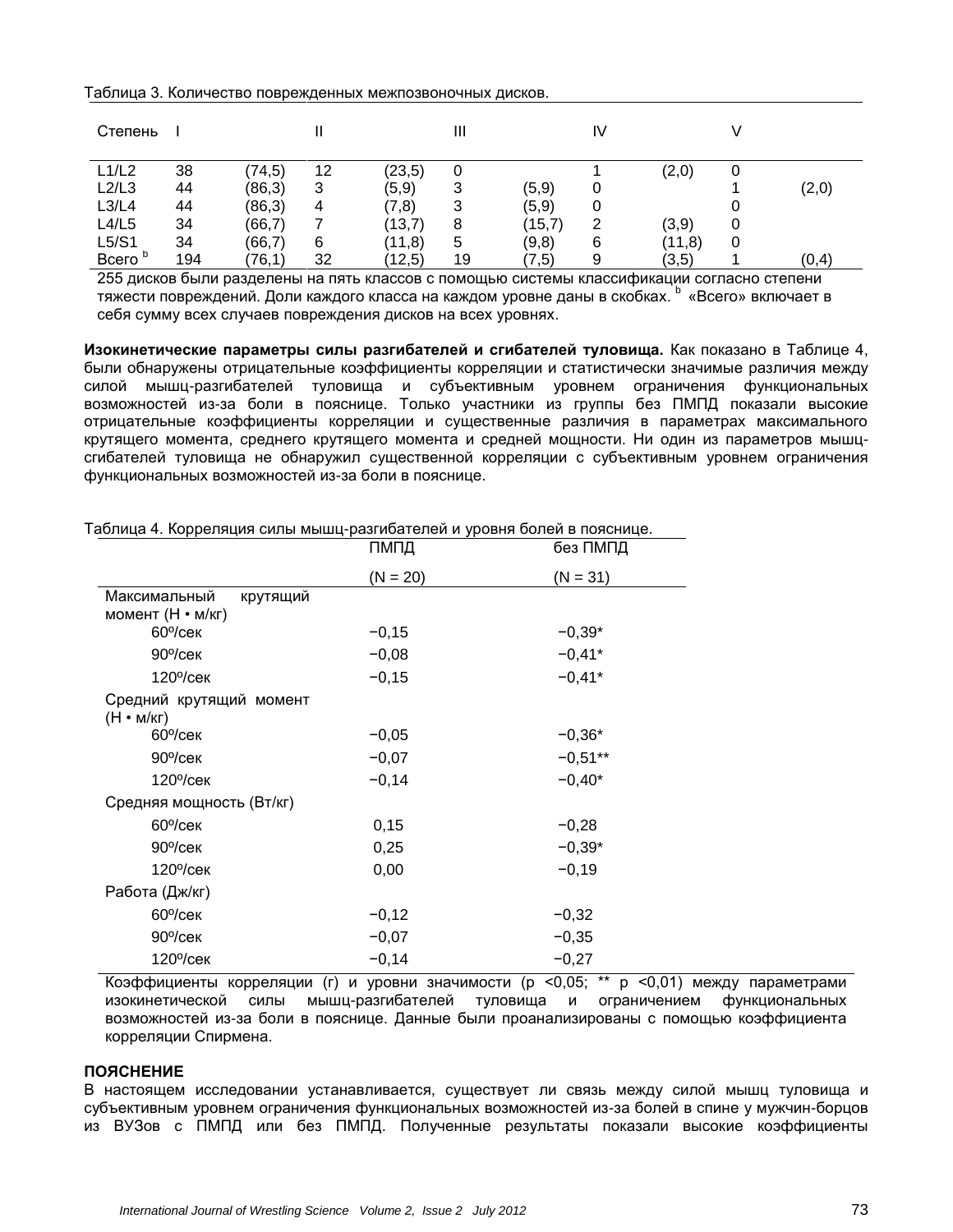отрицательной корреляции и существенные различия между изокинетической силй разгибателей туловища и уровнем ограничения функциональных возможностей из-за болей в пояснице, но только в группе без ПМПД.

Предыдущие исследования также показывали связь между силой мышц туловища и возникновением болей в пояснице у спортсменов и населения в целом (5, 10, 15). Тем не менее, как мы уже сообщали ранее, только у борцов из ВУЗов без выявленных рентгеном отклонений наблюдалась связь между силой мышц-разгибателей туловища и уровнем ограничения функциональных возможностей из-за болей в пояснице (8, 9). В настоящем исследовании из радиологических выявленных аномалий рассматривались только ПМПД. Коэффициенты корреляции в данном исследовании показывают, что сила мышцразгибателей нижней части туловища отрицательно коррелирует с тяжестью уровня ограничения функциональных возможностей из-за БВП согласно анкете Городского университета г.. Осака. Наши предыдущие исследования показали, что сравнительно малая сила мышц-разгибателей нижней части туловища чаще бывает связана с БВП у борцов из ВУЗов без выявленных рентгеном отклонений (в настоящем исследовании - ПМПД). Тем не менее, группа с ПМПД в данном исследовании не проявляла такой тенденции, а также группы борцов из ВУЗов с ВРО с ПМПД и без ПМПД не показывали таких тенденций. Кроме того, результаты нашего исследования оказались похожи на результаты предыдущих исследований, в котором борцы из ВУЗов с выявленными рентгеном отклонениями не обнаружили связи между силой мышц-разгибателей и уровнем ограничения функциональных возможностей из-за боли в пояснице, а уровень хронических болей в пояснице был тесно связан с силой мышц-разгибателей туловища у борцов из ВУЗов с БВП без ВРО, в том числе ПМПД. Наши исследования также показывают, что сила мышц нижней части туловища не показывает отрицательной корреляции с БВП в группе с ПМПД.

Это исследование показало, что в нижних поясничных дисках серьезные отклонения у борцов встречаются чаще. Вполне возможно, что лучшие спортсмены ВУЗов часто страдают от повреждения нижних поясничных межпозвонковых дисков, участвуя в играх и соревнованиях. Хотя наши исследования ПМПД продемонстрировали существенные результаты, выявленная в них степень ПМПД не была тяжелой. Одним из возможных факторов риска ПМПД является зрелый возраст (13, 14). Таким образом, в исследовании мы допустили наличие других факторов, которые повлияли на молодых участников нашего исследования – борцов из ВУЗов. В целом, факторы, влияющие на ПМПД, можно грубо разделить на две группы, - генетические и экологические. В случае с борцами из ВУЗов, разумно предположить, что ПМПД вызвано экологическими, а также генетическими факторами. Необходимо провести дополнительные исследования генетических факторов ПМПД.

Итак, ПМПД у борцов из ВУЗов характеризуется тенденцией к более частым и тяжелым повреждениям нижних дисков, с болью в пояснице или без нее. Связь между изокинетической силой разгибателей туловища и субъективным уровнем ограничения функциональных возможностей из-за болей в спине наблюдалась только у борцов из ВУЗов без ПМПД.

#### **БИБЛИОГРАФИЯ:**

- 1. ALA-KOKKO, L. Genetic risk factors for lumbar disc disease. *Annals of Medicine*, 34, 42-47, 2002.
- 2. DREISINGER, T.E., and B. NELSON. Management of back pain in athletes. *Sports Medicine*, 21, 313- 320, 1996.
- 3. ELFERING, A., N. SEMMER, D. BIRKHOFER, M. ZANETTI, J. HODLER, and N. BOOS. Risk factors for lumbar disc degeneration. A 5-year prospective MRI study in asymptomatic individuals. *Spine*, 27, 125- 134, 2002.
- 4. ERYE, D., P. BENYA, J. BUCKWALTER, et al. Intervertebral disk: basic science perspectives. In: Frymoyer JW, Gordon SL, eds. *New Perspectives on Low Back Pain*. Park Ridge, IL: American Academy of Orthopaedic Surgeons, 147-207, 1989.
- 5. GANZIT, G.P., L. CHISOTTI, G. ALBERTINI, M. MARTORE, and C.G. GRIBAUDO. Isokinetic testing of flexor and extensor muscles in athletes suffering from low back pain. *Journal of Sports Medicine and Physical Fitness*, 38, 330-336, 1998.
- 6. GRANHED, H., and B. MORELLI. Low back pain among retired wrestlers and heavyweight lifters. *American Journal of Sports Medicine*, 16, 530-533, 1988.
- 7. HELLSTROM, M., B. JACOBSSON, L. SWARD, and L. PETERSON. Radiologic abnormalities of the thoraco-lumbar spine in athletes. *Acta Radiologica*, 31, 127-132, 1990.
- 8. IWAI, K., K. NAKAZATO, K. IRIE, H. FUJIMOTO, and H. NAKAJIMA. Physical characteristics of university wrestlers with low back pain. *Japan Journal of Physical Fitness and Sports Medicine*, 51, 423- 436, 2002 (in Japanese).